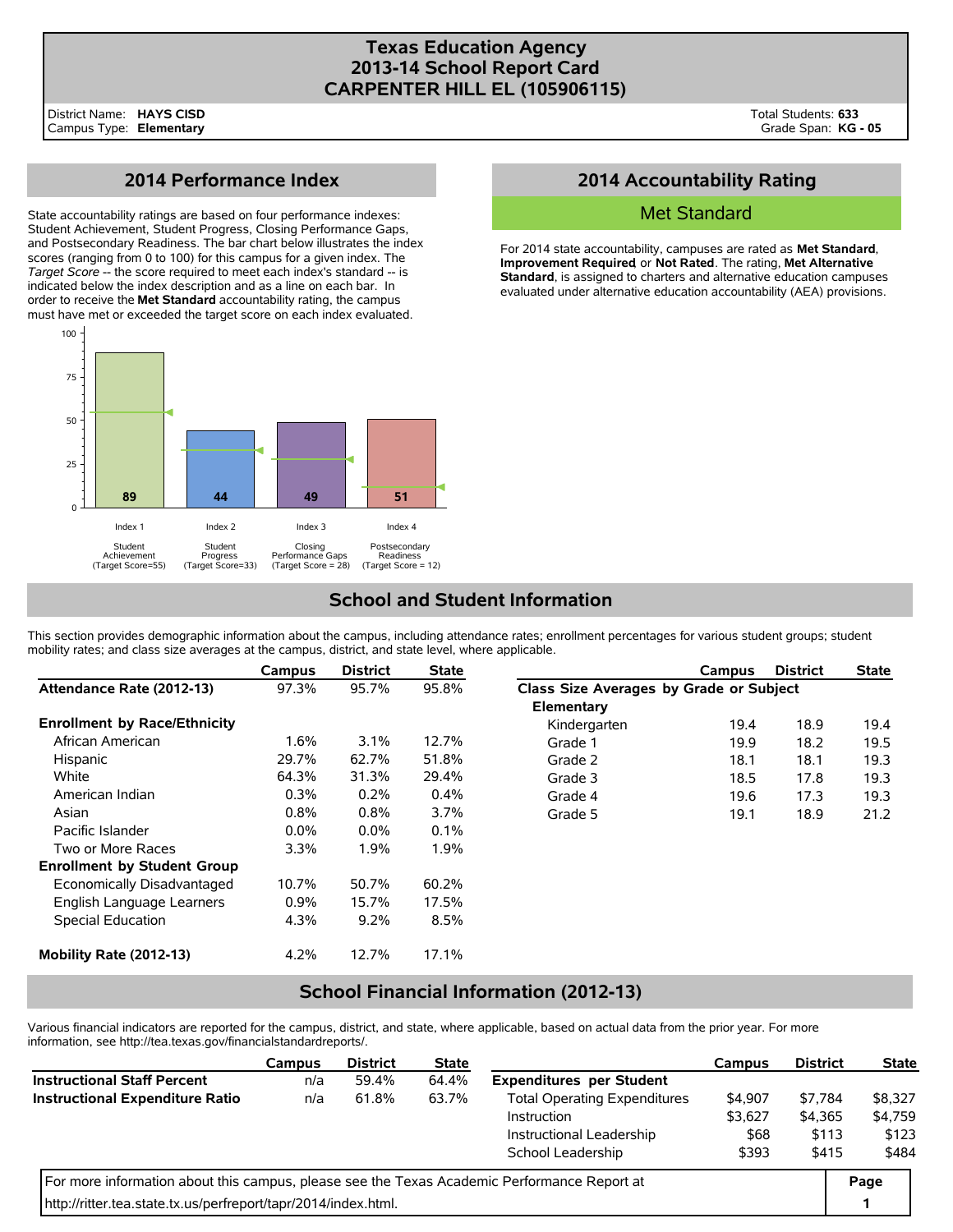**Texas Education Agency 2013-14 School Report Card**

#### **CARPENTER HILL EL (105906115) HAYS CISD**

|                                                                                            |      | <b>State</b> |     | All | African<br>District Students American | Hispanic | White | American<br>Indian | Asian  | <b>Pacific</b><br>Islander | Two or<br>More<br>Races | Econ<br>Disadv |
|--------------------------------------------------------------------------------------------|------|--------------|-----|-----|---------------------------------------|----------|-------|--------------------|--------|----------------------------|-------------------------|----------------|
| STAAR Percent at Phase-in Satisfactory Standard or Above (Sum of All Grades Tested)        |      |              |     |     |                                       |          |       |                    |        |                            |                         |                |
| All Subjects                                                                               | 2014 | 77%          | 76% | 89% | $\ast$                                | 86%      | 90%   | $\ast$             | 100%   | ÷,                         | 94%                     | 79%            |
|                                                                                            | 2013 | 77%          | 76% | 86% | 82%                                   | 86%      | 86%   | $\ast$             | 89%    | $\overline{\phantom{a}}$   | 85%                     | 75%            |
|                                                                                            |      |              |     |     |                                       |          |       |                    |        |                            |                         |                |
| Reading                                                                                    | 2014 | 76%          | 76% | 92% | $\ast$                                | 92%      | 92%   | $\ast$             | $\ast$ | ÷,                         | 100%                    | 80%            |
|                                                                                            | 2013 | 80%          | 79% | 94% | 100%                                  | 96%      | 93%   | $\ast$             | $\ast$ | $\overline{a}$             | 92%                     | 95%            |
|                                                                                            |      |              |     |     |                                       |          |       |                    |        |                            |                         |                |
| Mathematics                                                                                | 2014 | 78%          | 76% | 88% | $\ast$                                | 87%      | 89%   | $\ast$             | $\ast$ | $\overline{\phantom{a}}$   | 92%                     | 83%            |
|                                                                                            | 2013 | 79%          | 78% | 83% | $\ast$                                | 82%      | 83%   | $\ast$             | $\ast$ | ÷,                         | 92%                     | 73%            |
|                                                                                            |      |              |     |     |                                       |          |       |                    |        |                            |                         |                |
| Writing                                                                                    | 2014 | 72%          | 68% | 84% | $\ast$                                | 78%      | 86%   | $\ast$             | $\ast$ |                            | $\ast$                  | 63%            |
|                                                                                            | 2013 | 63%          | 58% | 77% | $\overline{\phantom{a}}$              | 83%      | 75%   |                    | $\ast$ |                            | $\ast$                  | 50%            |
| Science                                                                                    | 2014 | 78%          | 77% | 85% | $\overline{\phantom{a}}$              | 78%      | 89%   |                    | $\ast$ |                            | $\ast$                  | 89%            |
|                                                                                            | 2013 | 82%          | 80% | 81% | ∗                                     | 73%      | 85%   |                    |        |                            | $\ast$                  | 46%            |
|                                                                                            |      |              |     |     |                                       |          |       |                    |        |                            |                         |                |
| STAAR Percent at Postsecondary Readiness Standard(Sum of All Grades Tested)                |      |              |     |     |                                       |          |       |                    |        |                            |                         |                |
| Two or More Subjects 2014                                                                  |      | 41%          | 36% | 52% | $\ast$                                | 47%      | 53%   | $\ast$             | $\ast$ | $\overline{\phantom{a}}$   | 77%                     | 32%            |
| Reading                                                                                    | 2014 | 45%          | 43% | 64% |                                       | 63%      | 64%   |                    | $\ast$ | $\overline{\phantom{a}}$   | 77%                     | 47%            |
| Mathematics                                                                                | 2014 | 39%          | 33% | 50% | $\ast$                                | 44%      | 52%   |                    | $\ast$ | $\overline{\phantom{a}}$   | 77%                     | 29%            |
| Writing                                                                                    | 2014 | 35%          | 31% | 58% | $\ast$                                | 58%      | 59%   | $\ast$             | $\ast$ |                            | $\ast$                  | 47%            |
| Science                                                                                    | 2014 | 43%          | 41% | 37% | $\overline{\phantom{a}}$              | 29%      | 40%   |                    | $\ast$ |                            | $\ast$                  | $\ast$         |
| STAAR Percent at Advanced Standard (Sum of All Grades Tested)                              |      |              |     |     |                                       |          |       |                    |        |                            |                         |                |
| All Subjects                                                                               | 2014 | 15%          | 13% | 26% | $\ast$                                | 22%      | 28%   |                    |        | ÷,                         | 29%                     | 12%            |
| Reading                                                                                    | 2014 | 15%          | 14% | 34% | $\ast$                                | 31%      | 36%   |                    | $\ast$ |                            | $\ast$                  | 20%            |
| Mathematics                                                                                | 2014 | 17%          | 12% | 24% | $\ast$                                | 18%      | 26%   |                    | $\ast$ | ÷,                         | 38%                     | $\ast$         |
| Writing                                                                                    | 2014 | 8%           | 7%  | 23% | $\ast$                                | 26%      | 25%   | $\ast$             |        |                            | $\ast$                  |                |
| Science                                                                                    | 2014 | 14%          | 12% | 10% |                                       | $\ast$   | 10%   |                    | $\ast$ |                            | $\ast$                  |                |
|                                                                                            |      |              |     |     |                                       |          |       |                    |        |                            |                         |                |
| <b>STAAR Percent Met or Exceeded Progress</b>                                              |      |              |     |     |                                       |          |       |                    |        |                            |                         |                |
| Reading                                                                                    | 2014 | 61%          | 60% | 64% | *                                     | 66%      | 64%   | $\ast$             |        |                            |                         |                |
|                                                                                            | 2013 | 62%          | 61% | 64% | ∗                                     | 65%      | 65%   |                    |        |                            | 75%                     | n/a            |
| <b>Mathematics</b>                                                                         | 2014 | 60%          | 58% | 61% | $\ast$                                | 69%      | 59%   | $\ast$             |        |                            | $\ast$                  |                |
|                                                                                            | 2013 | 59%          | 59% | 62% | 100%                                  | 56%      | 63%   |                    |        |                            | 75%                     | n/a            |
| <b>STAAR Percent Exceeded Progress</b>                                                     |      |              |     |     |                                       |          |       |                    |        |                            |                         |                |
| Reading                                                                                    | 2014 | 17%          | 17% | 19% | $\ast$                                | 16%      | 20%   | $\ast$             |        |                            | $\ast$                  | $\ast$         |
|                                                                                            | 2013 | 15%          | 15% | 18% |                                       | 21%      | 15%   |                    |        |                            | 25%                     | n/a            |
| Mathematics                                                                                | 2014 | 18%          | 15% | 27% | $\ast$                                | 37%      | 23%   | $\ast$             |        |                            | $\ast$                  |                |
|                                                                                            | 2013 | 16%          | 15% | 25% | 60%                                   | 26%      | 23%   |                    |        |                            | 38%                     | n/a            |
|                                                                                            |      |              |     |     |                                       |          |       |                    |        |                            |                         |                |
| Progress of Prior Year STAAR Failers: Percent of Failers Passing STAAR (Sum of Grades 4-8) |      |              |     |     |                                       |          |       |                    |        |                            |                         |                |
| Reading                                                                                    | 2014 | 45%          | 48% | 47% |                                       |          | 38%   |                    |        |                            | $\ast$                  |                |
|                                                                                            | 2013 | 43%          | 45% | 70% | $\ast$                                | 63%      | 69%   |                    |        |                            | $\ast$                  | 100%           |
| Mathematics                                                                                | 2014 | 46%          | 51% | 60% | *                                     | 85%      | 54%   |                    |        |                            | $\ast$                  |                |
|                                                                                            | 2013 | 46%          | 48% | 52% | $\ast$                                | 57%      | 45%   |                    |        |                            | $\ast$                  | 60%            |

'?' Indicates that the data for this item were statistically improbable, or were reported outside a reasonable range. '' Indicates zero observations reported for this group. '\*' Indicates results are masked due to small numbers to protect student confidentiality. 'n/a' Indicates data reporting is not applicable for this group.

For more information about this campus, please see the Texas Academic Performance Report at **Page Page** http://ritter.tea.state.tx.us/perfreport/tapr/2014/index.html. **2**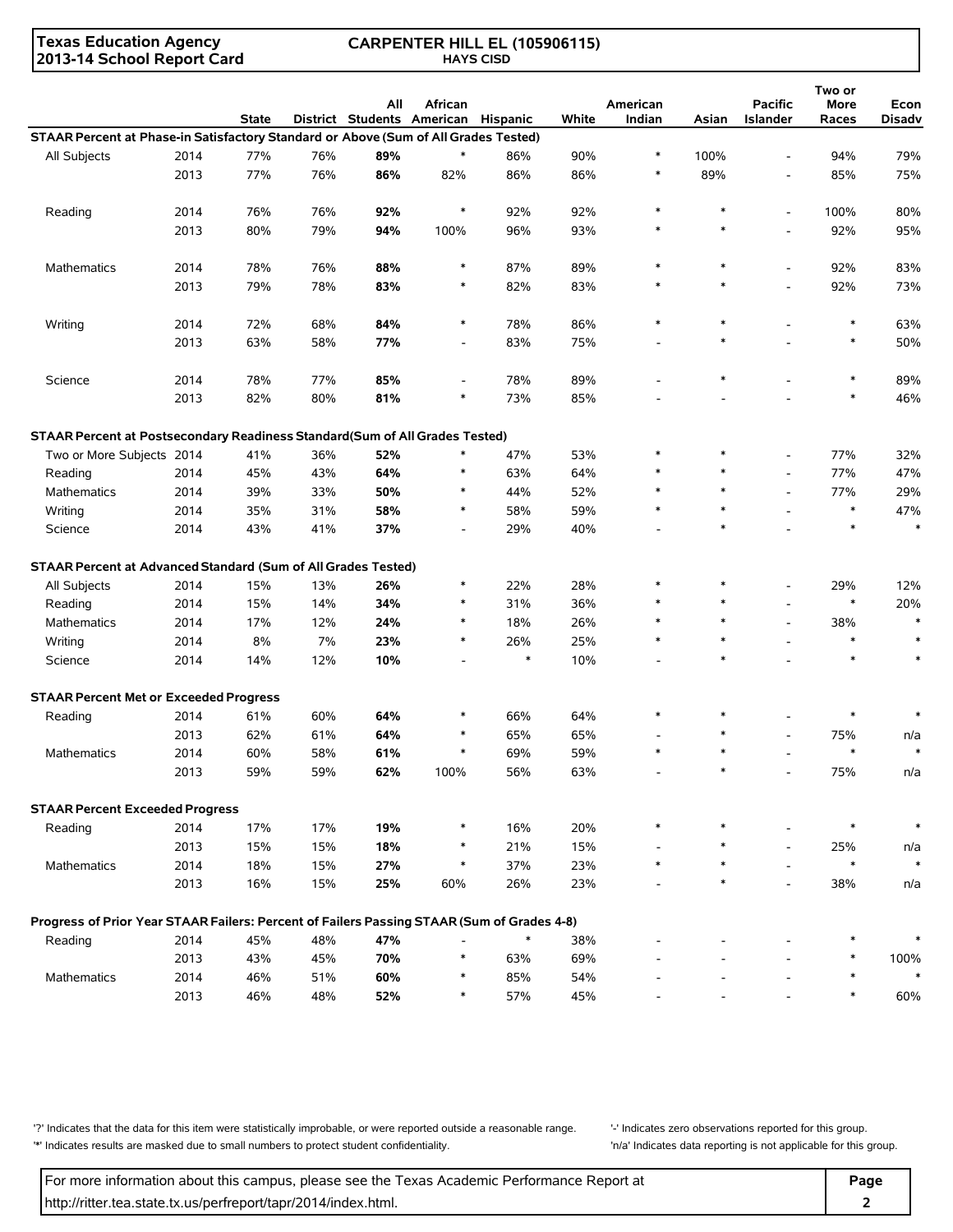#### **Texas Education Agency 2013-14 School Report Card**

#### **CARPENTER HILL EL (105906115) HAYS CISD**

|                                                                             |      |              |          |                 |                          |                 |        |                          |        |                                   | Two or               |                       |
|-----------------------------------------------------------------------------|------|--------------|----------|-----------------|--------------------------|-----------------|--------|--------------------------|--------|-----------------------------------|----------------------|-----------------------|
|                                                                             |      | <b>State</b> | District | All<br>Students | African<br>American      | <b>Hispanic</b> | White  | American<br>Indian       | Asian  | <b>Pacific</b><br><b>Islander</b> | <b>More</b><br>Races | Econ<br><b>Disadv</b> |
| <b>Students Success Initiative</b>                                          |      |              |          |                 |                          |                 |        |                          |        |                                   |                      |                       |
| Grade 5                                                                     |      |              |          |                 |                          |                 |        |                          |        |                                   |                      |                       |
| Students Meeting Phase-in 1 Level II Standard on First STAAR Administration |      |              |          |                 |                          |                 |        |                          |        |                                   |                      |                       |
| Reading                                                                     | 2014 | 77%          | 77%      | 94%             |                          | 100%            | 91%    |                          | $\ast$ |                                   | $\ast$               | 100%                  |
| <b>Mathematics</b>                                                          | 2014 | 79%          | 75%      | 87%             | $\overline{\phantom{0}}$ | 80%             | 89%    | $\overline{\phantom{a}}$ | $\ast$ |                                   | $\ast$               | 89%                   |
| Students Requiring Accelerated Instruction                                  |      |              |          |                 |                          |                 |        |                          |        |                                   |                      |                       |
| Reading                                                                     | 2014 | 23%          | 23%      | 6%              |                          | $\ast$          | 9%     |                          | $\ast$ | $\overline{\phantom{0}}$          | $\ast$               |                       |
| <b>Mathematics</b>                                                          | 2014 | 21%          | 25%      | 13%             |                          | 20%             | 11%    |                          | $\ast$ |                                   | $\ast$               |                       |
| <b>STAAR Cumulative Met Standard</b>                                        |      |              |          |                 |                          |                 |        |                          |        |                                   |                      |                       |
| Reading                                                                     | 2014 | 86%          | 88%      | 97%             | $\overline{\phantom{a}}$ | 100%            | 95%    |                          | $\ast$ |                                   | $\ast$               | 100%                  |
| <b>Mathematics</b>                                                          | 2014 | 88%          | 87%      | 94%             | $\overline{\phantom{0}}$ | 95%             | 93%    | $\overline{\phantom{a}}$ | $\ast$ |                                   | $\ast$               | 89%                   |
| STAAR Failers Promoted by Grade Placement Committee                         |      |              |          |                 |                          |                 |        |                          |        |                                   |                      |                       |
| Reading                                                                     | 2013 | 89%          | 96%      | $\star$         |                          | $\ast$          | $\ast$ |                          |        |                                   |                      |                       |
| <b>Mathematics</b>                                                          | 2013 | 89%          | 94%      | $\star$         |                          | $\ast$          | $\ast$ |                          |        |                                   |                      |                       |

'?' Indicates that the data for this item were statistically improbable, or were reported outside a reasonable range. '' Indicates zero observations reported for this group. '\*' Indicates results are masked due to small numbers to protect student confidentiality. 'n/a' Indicates data reporting is not applicable for this group.

For more information about this campus, please see the Texas Academic Performance Report at **Page Page** http://ritter.tea.state.tx.us/perfreport/tapr/2014/index.html. **3**